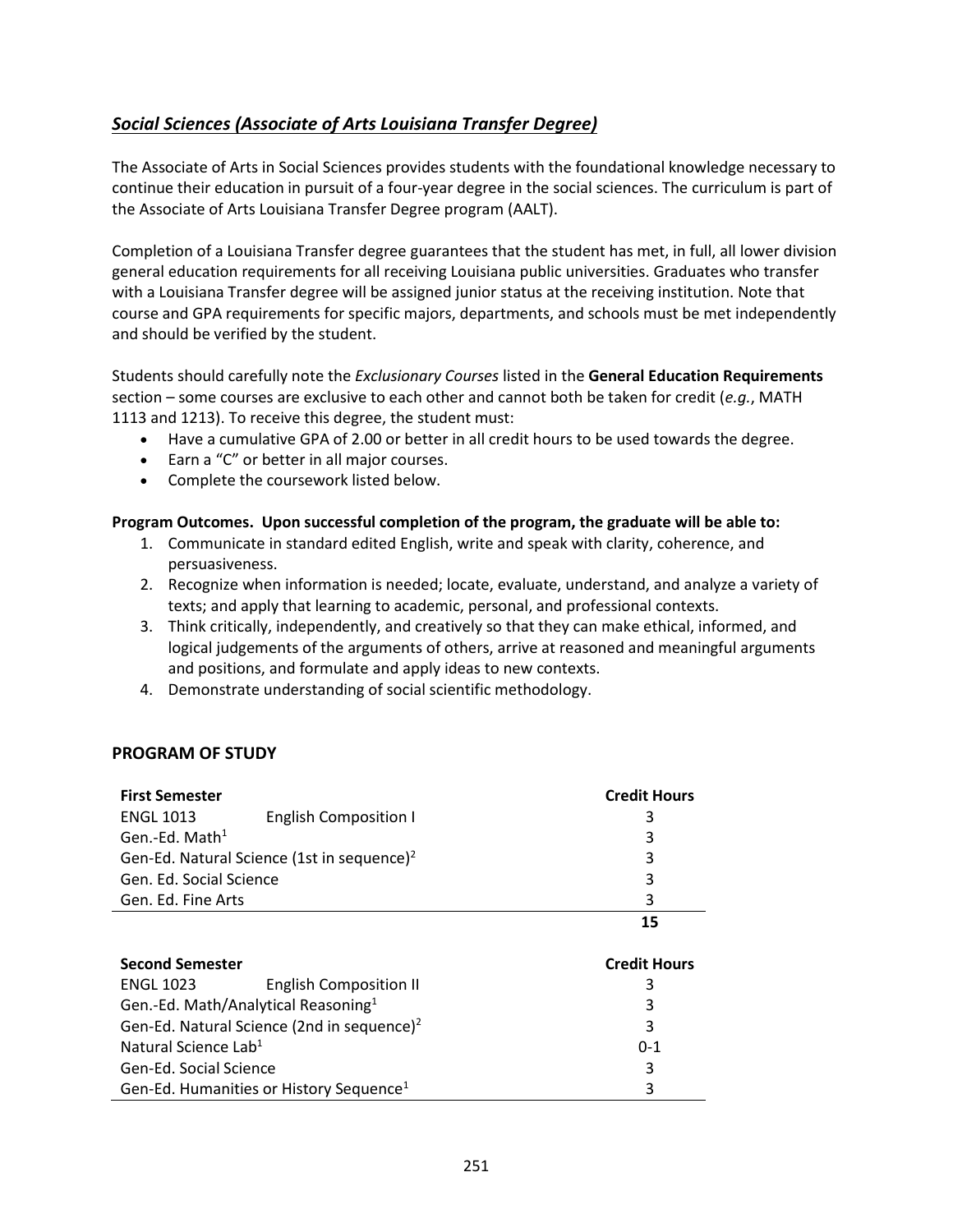|                                                           | 15-16               |
|-----------------------------------------------------------|---------------------|
| <b>Third Semester</b>                                     | <b>Credit Hours</b> |
| Gen. Ed. Humanities or History Sequence <sup>1</sup>      | 3                   |
| Gen-Ed. Natural Science (opposite from seq.) <sup>2</sup> | 3                   |
| Social Science Electives                                  | 9                   |
|                                                           | 15                  |
|                                                           |                     |
| <b>Fourth Semester</b>                                    | <b>Credit Hours</b> |
| Gen-Ed. ENGL literature course                            | 3                   |
| Approved Electives (see below)                            | 12                  |
|                                                           | 15                  |
| <b>Total Program Hours</b>                                | 60-61               |

#### **Approved electives**

*Choose 12 hours from the following categories, in any combination, following the listed maximums:*

- 0 12 hours from any Social Sciences
- 0 12 hours from any Humanities
- 1 Students are strongly encouraged to consult with an advisor at their expected transfer institution to obtain program requirements and specific course recommendations in order to prepare for a particular Social Science major.
	- Many four-year institutions require College Algebra as one of the required general education math courses.
	- Some degrees at four-year institutions require two History courses as their general education humanities.
- <sup>2</sup> Both biological and physical sciences must be taken to meet the requirements for this degree program. If the two-course sequence is taken in the biological sciences, the remaining lecture credit hours must be from the physical sciences, and vice versa.

#### **PROGRAM OF STUDY**

*FOR STUDENTS INTENDING TO TRANSFER TO SOUTHERN UNIVERSITY AS A POLITICAL SCIENCE MAJOR*

| <b>First Semester</b> |                              | <b>Credit Hours</b> |
|-----------------------|------------------------------|---------------------|
| <b>ENGL 1013</b>      | <b>English Composition I</b> | 3                   |
| <b>MATH 1213</b>      | College Algebra              | 3                   |
| <b>BIOL 1013</b>      | General Biology I            | 3                   |
| <b>PSYC 2013</b>      | Introduction to Psychology   | 3                   |
| <b>BIOL 1011</b>      | General Biology I Lab        | $0 - 1$             |
| Choose one:           |                              |                     |
| <b>ARTS 1023</b>      | Introduction to Visual Arts  |                     |
| <b>MUSC 1013</b>      | <b>Music Appreciation</b>    | 3                   |
|                       |                              | 15-16               |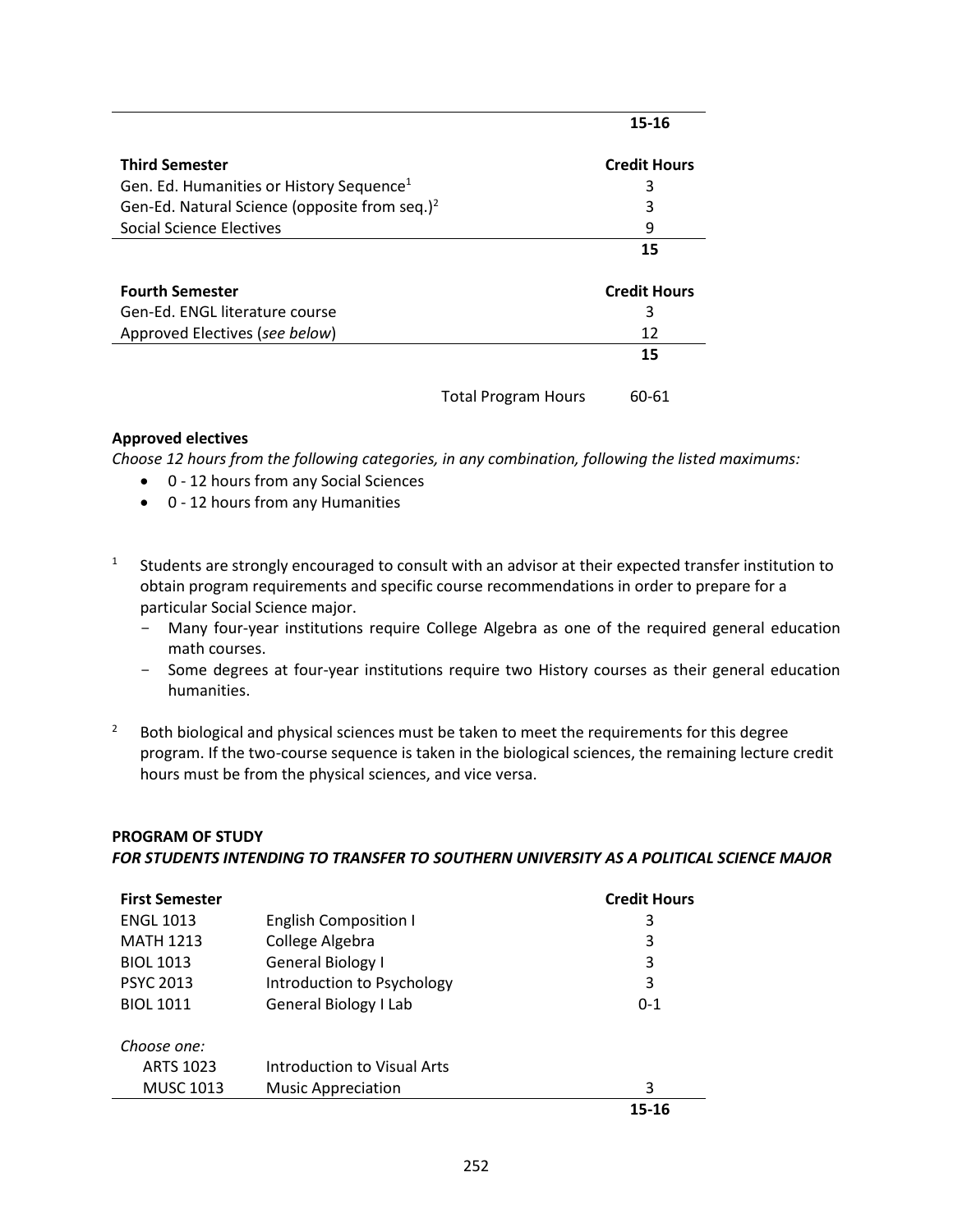| <b>Second Semester</b> |                                                 | <b>Credit Hours</b> |
|------------------------|-------------------------------------------------|---------------------|
| <b>ENGL 1023</b>       | <b>English Composition II</b>                   | 3                   |
| <b>MATH 1103</b>       | <b>Introduction to Contemporary Mathematics</b> | 3                   |
| <b>BIOL 1023</b>       | <b>General Biology II</b>                       | 3                   |
| <b>POLI 2013</b>       | American Government                             | 3                   |
|                        |                                                 |                     |
| Choose one:            |                                                 |                     |
| <b>HIST 1113</b>       | World Civilization to 1500                      |                     |
| <b>HIST 2013</b>       | American History Colonial to 1865               | 3                   |
|                        |                                                 | 15                  |
|                        |                                                 |                     |
| <b>Third Semester</b>  |                                                 | <b>Credit Hours</b> |
| <b>PHSC 1023</b>       | Physical Science I                              | 3                   |
| <b>POLI 2213</b>       | <b>Introduction to Comparative Politics</b>     | 3                   |
| <b>ECON 2213</b>       | <b>Principles of Macroeconomics</b>             | 3                   |
| <b>GEOG 2113</b>       | <b>Cultural Geography</b>                       | 3                   |
|                        |                                                 |                     |
| Choose one:            |                                                 |                     |
| <b>HIST 1123</b>       | World Civilization 1500 to Present              |                     |
| <b>HIST 2023</b>       | American History 1865 to Present                | 3                   |
|                        |                                                 | 15                  |
| <b>Fourth Semester</b> |                                                 | <b>Credit Hours</b> |
| <b>ENGL 2403</b>       | African American Literature                     | 3                   |
| <b>POLI 2023</b>       | <b>International Relations</b>                  | 3                   |
| <b>PHIL 2113</b>       | Introduction to Logic                           | 3                   |
| <b>ECON 2223</b>       | <b>Principles of Microeconomics</b>             | 3                   |
| <b>SOCL 2013</b>       | Introduction to Sociology                       | 3                   |
|                        |                                                 | 15                  |
|                        |                                                 |                     |
|                        | <b>Total Program Hours</b>                      | 60-61               |

## **PROGRAM OF STUDY** *FOR STUDENTS INTENDING TO TRANSFER TO SOUTHERN UNIVERSITY AS A PSYCHOLOGY MAJOR*

| <b>First Semester</b> |                              | <b>Credit Hours</b> |
|-----------------------|------------------------------|---------------------|
| <b>ENGL 1013</b>      | <b>English Composition I</b> | 3                   |
| <b>MATH 1213</b>      | College Algebra              | 3                   |
| <b>BIOL 1013</b>      | General Biology I            | 3                   |
| <b>BIOL 1011</b>      | General Biology I Lab        | $0 - 1$             |
| <b>PSYC 2013</b>      | Introduction to Psychology   | 3                   |
|                       |                              | 15                  |
| Choose one:           |                              |                     |
| <b>ARTS 1023</b>      | Introduction to Visual Arts  |                     |
| <b>MUSC 1013</b>      | <b>Music Appreciation</b>    | 3                   |
|                       |                              | 15-16               |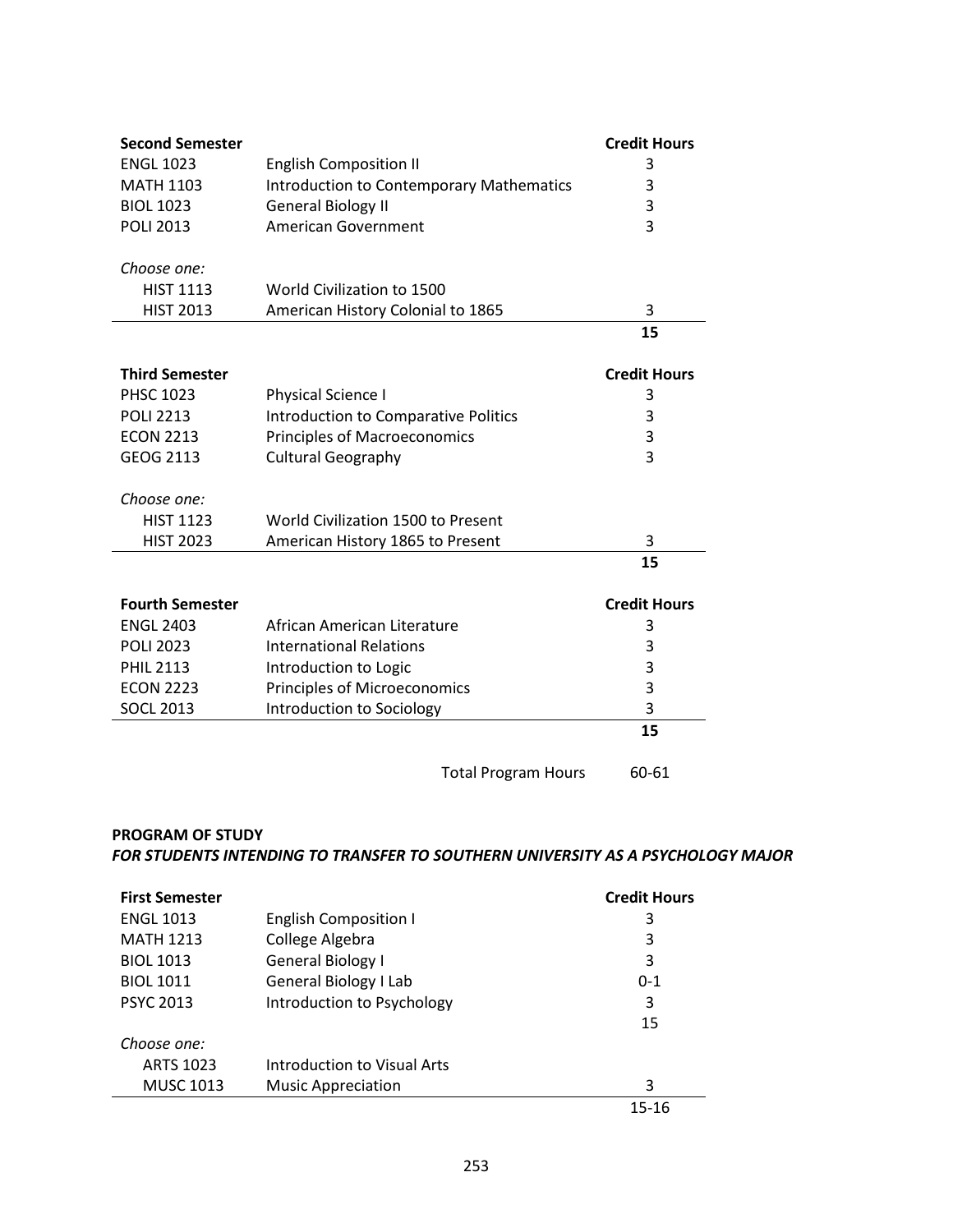| <b>Second Semester</b>                      |                                                       | <b>Credit Hours</b> |
|---------------------------------------------|-------------------------------------------------------|---------------------|
| <b>ENGL 1023</b>                            | <b>English Composition II</b>                         | 3                   |
| <b>MATH 1103</b>                            | <b>Introduction to Contemporary Mathematics</b>       | 3                   |
| <b>BIOL 1023</b>                            | <b>General Biology II</b>                             | 3                   |
| <b>SOCL 2013</b>                            | Introduction to Sociology                             | 3                   |
| <b>HIST 1113</b>                            | World Civilization to 1500                            | 3                   |
|                                             |                                                       | 15-16               |
| <b>Third Semester</b>                       |                                                       | <b>Credit Hours</b> |
| <b>HIST 1123</b>                            | World Civilization 1500 to Present                    | 3                   |
| <b>PHSC 1023</b>                            | Physical Science I                                    | 3                   |
| <b>ENGL 2403</b>                            | African American Literature                           | 3                   |
| <b>PSYC 2113</b>                            | Psychology of Child Development                       | 3                   |
| Choose one:                                 |                                                       |                     |
| <b>SPAN 1013</b>                            | Elementary Spanish I                                  |                     |
| <b>FREN 1013</b>                            | <b>Elementary French I</b>                            | 3                   |
|                                             |                                                       | 15                  |
|                                             |                                                       |                     |
| <b>Fourth Semester</b>                      |                                                       | <b>Credit Hours</b> |
| <b>SOCL 2113</b>                            | <b>Contemporary Social Problems</b>                   | 3                   |
| <b>PSYC 2083</b>                            | Adolescent Psychology                                 | 3                   |
| Humanities Elective: (Any HIST, PHIL, SPCH) |                                                       | 3                   |
|                                             | Social Science Elective: (Any ECON, GEOG, POLI, SOCL) | 3                   |
| Choose one:                                 |                                                       |                     |
| <b>SPAN 1023</b>                            | <b>Elementary Spanish II</b>                          |                     |
| <b>FREN 1023</b>                            | <b>Elementary French II</b>                           | 3                   |
|                                             |                                                       | 15                  |
|                                             | <b>Total Program Hours</b>                            | 60-61               |

## **PROGRAM OF STUDY**  *FOR STUDENTS INTENDING TO TRANSFER TO SOUTHERN UNIVERSITY AS A SOCIOLOGY MAJOR*

| <b>First Semester</b> |                              | <b>Credit Hours</b> |
|-----------------------|------------------------------|---------------------|
| <b>ENGL 1013</b>      | <b>English Composition I</b> | 3                   |
| <b>MATH 1213</b>      | College Algebra              | 3                   |
| <b>BIOL 1013</b>      | General Biology I            | 3                   |
| <b>SOCL 2013</b>      | Introduction to Sociology    | 3                   |
| <b>BIOL 1011</b>      | General Biology I Lab        | $0 - 1$             |
| Choose one:           |                              |                     |
| <b>ARTS 1023</b>      | Introduction to Visual Arts  |                     |
| <b>MUSC 1013</b>      | <b>Music Appreciation</b>    | 3                   |
|                       |                              | 15-16               |